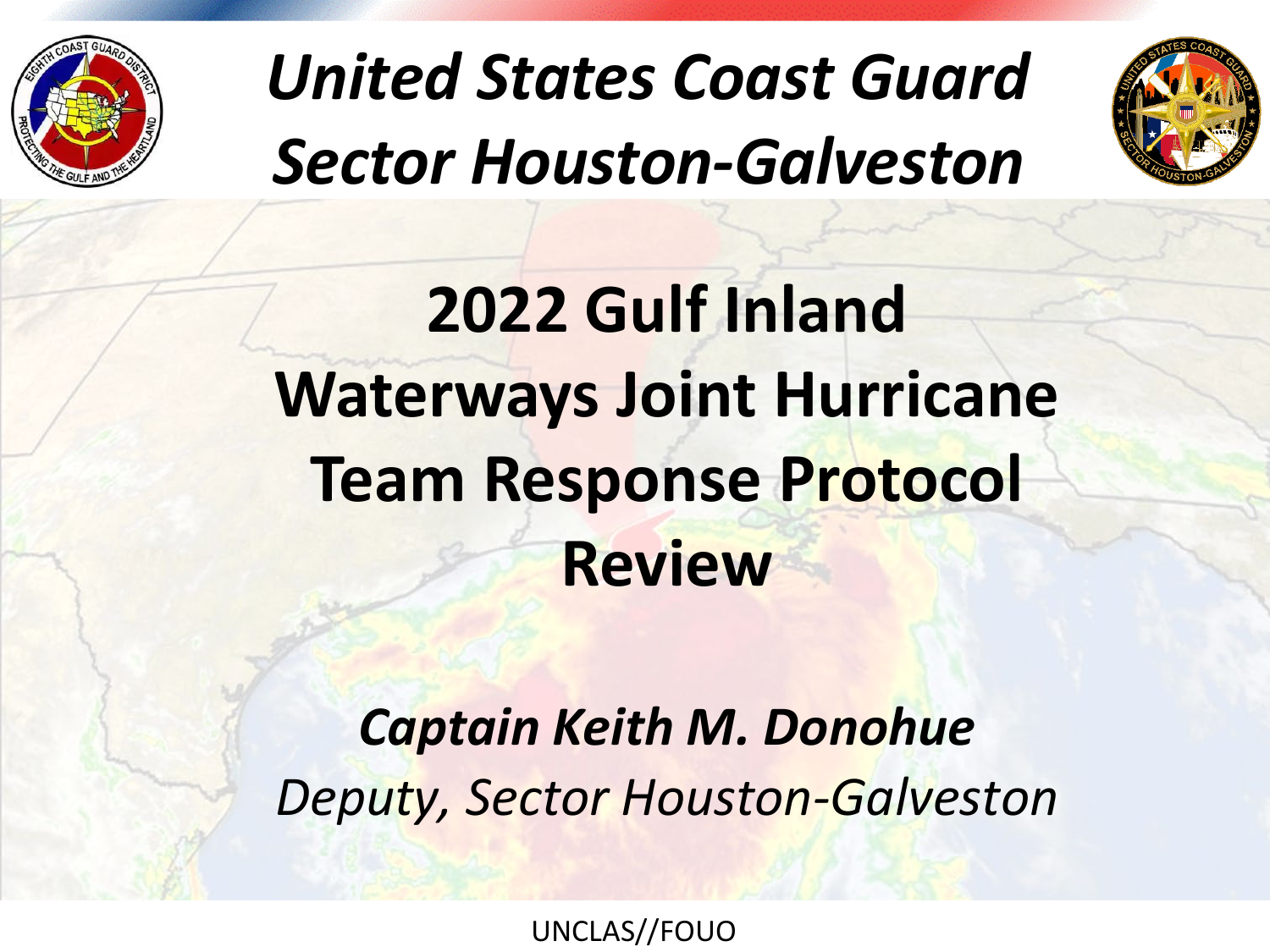

# **Personnel Changes**



*CDR Corina Ott SHG Prev MTS -*

*Replacing: CDR Tim Tilghman*

*LT Lloyd Banks SHG Prev MTS -*

*Replacing: LT James Mittard*

*? TBD ? SHG VTS Dir -*

*Replacing: Mr. Brian Smith*

MSU TC Prev - LCDR Ethan Lewallen Replacing: LCDR Megan Clifford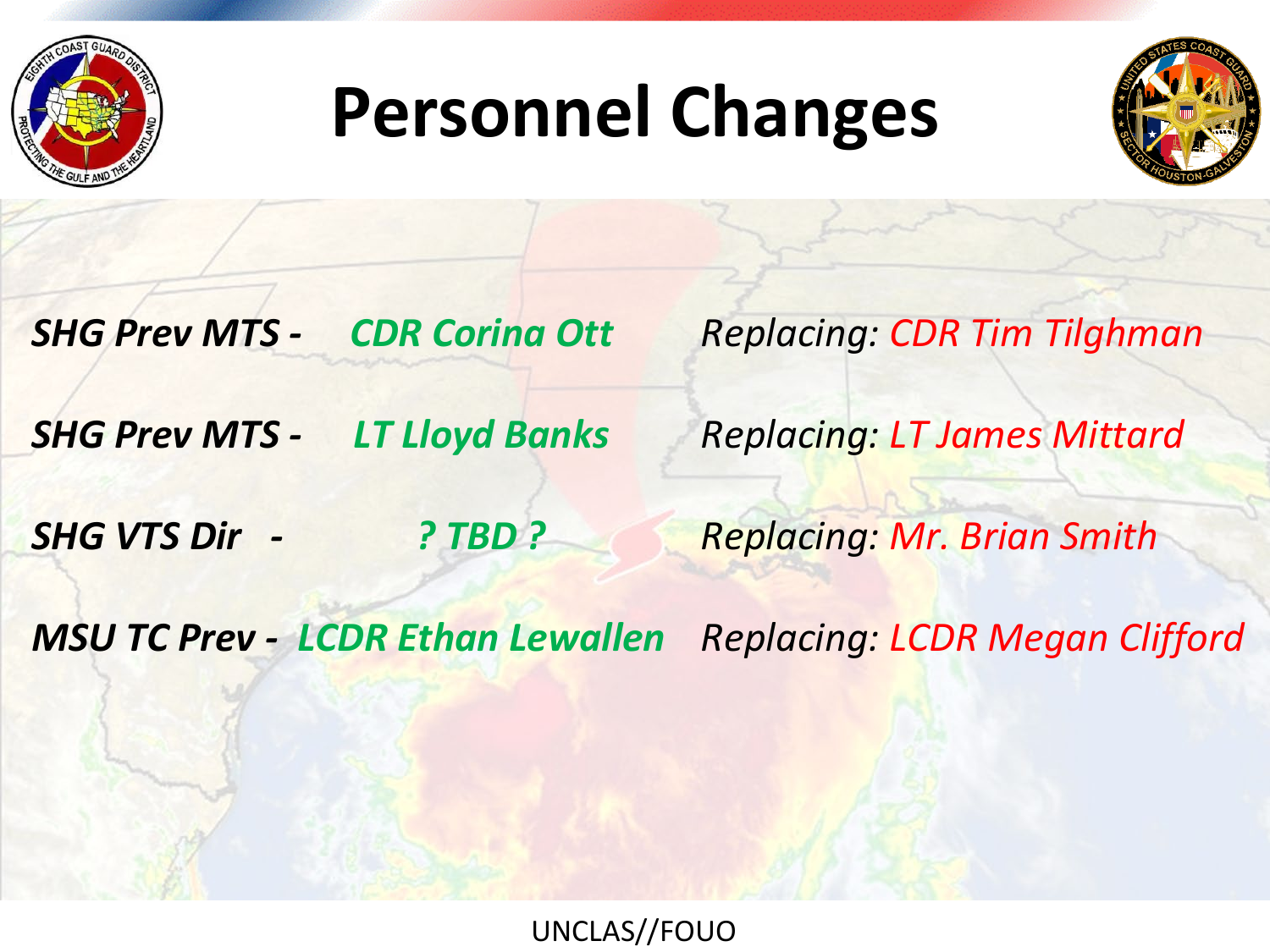

## **Biggest Concerns**



#### • *Information Exchange*

- Connecting with you
- Your notifications to the USCG
- Heavy wx prep
	- In port checklist (500 GT)
- Growth:
	- **Texas City "Y"**  $\rightarrow$  **cruise ship ops, anhydrous** amonia….etc
- ATON Pilings & USCG Black Hull fleet availability
- Shoaling areas  $\rightarrow$  MM420 (CO Riv locks)
- Project 11 = more dredges on the water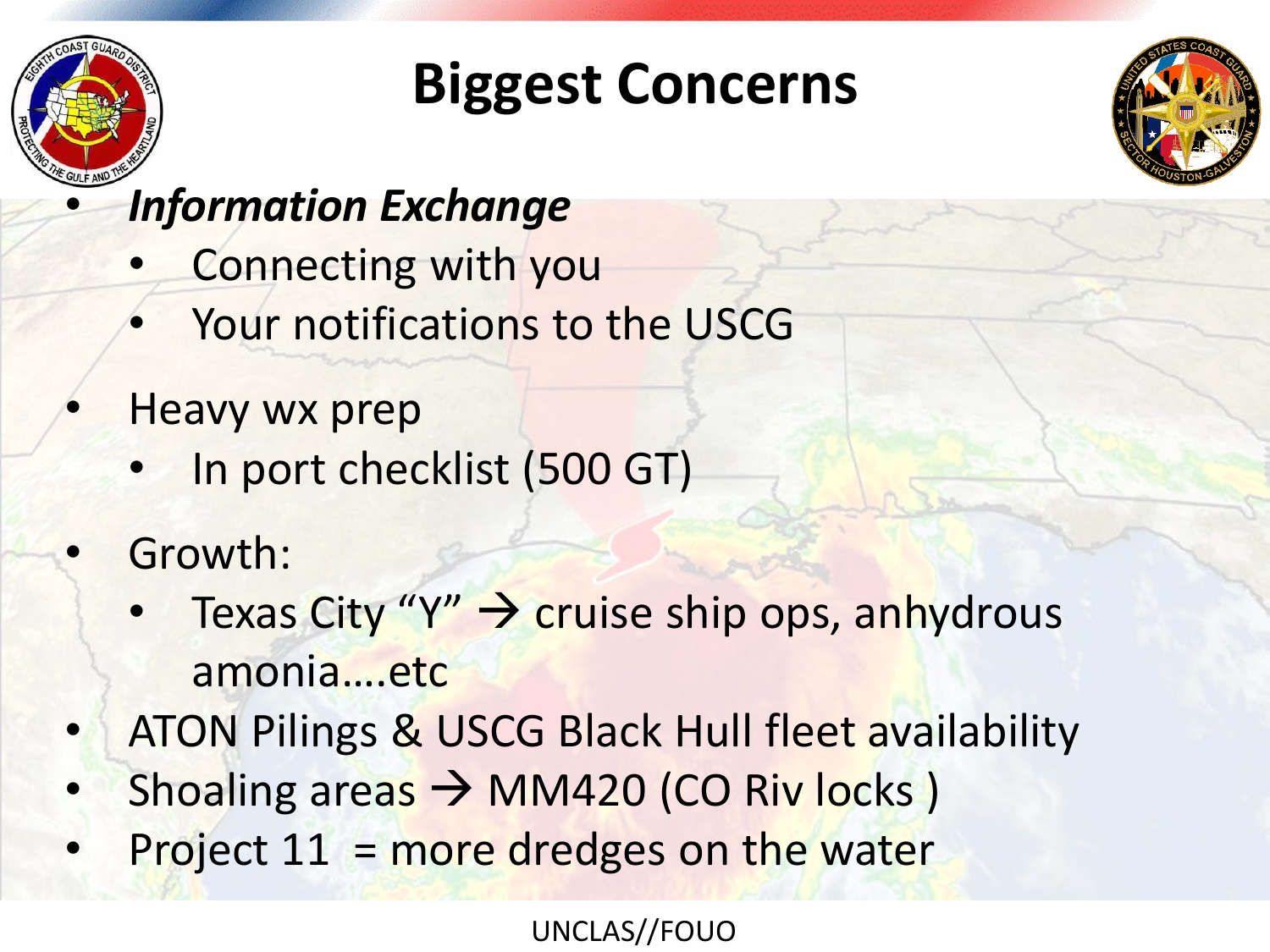

# **What can GICA do?**



*Get the word out: tell us what you see:*

- We can't be quick & efficient if we don't know what we don't know.
- Shoaling, ATON knock downs / off-station…etc - *Any unintended consequences of Project 11* - SHG Command Center: (832) 622-8088

### **Maritime Partnerships:**

Barge rides; USCG recruiting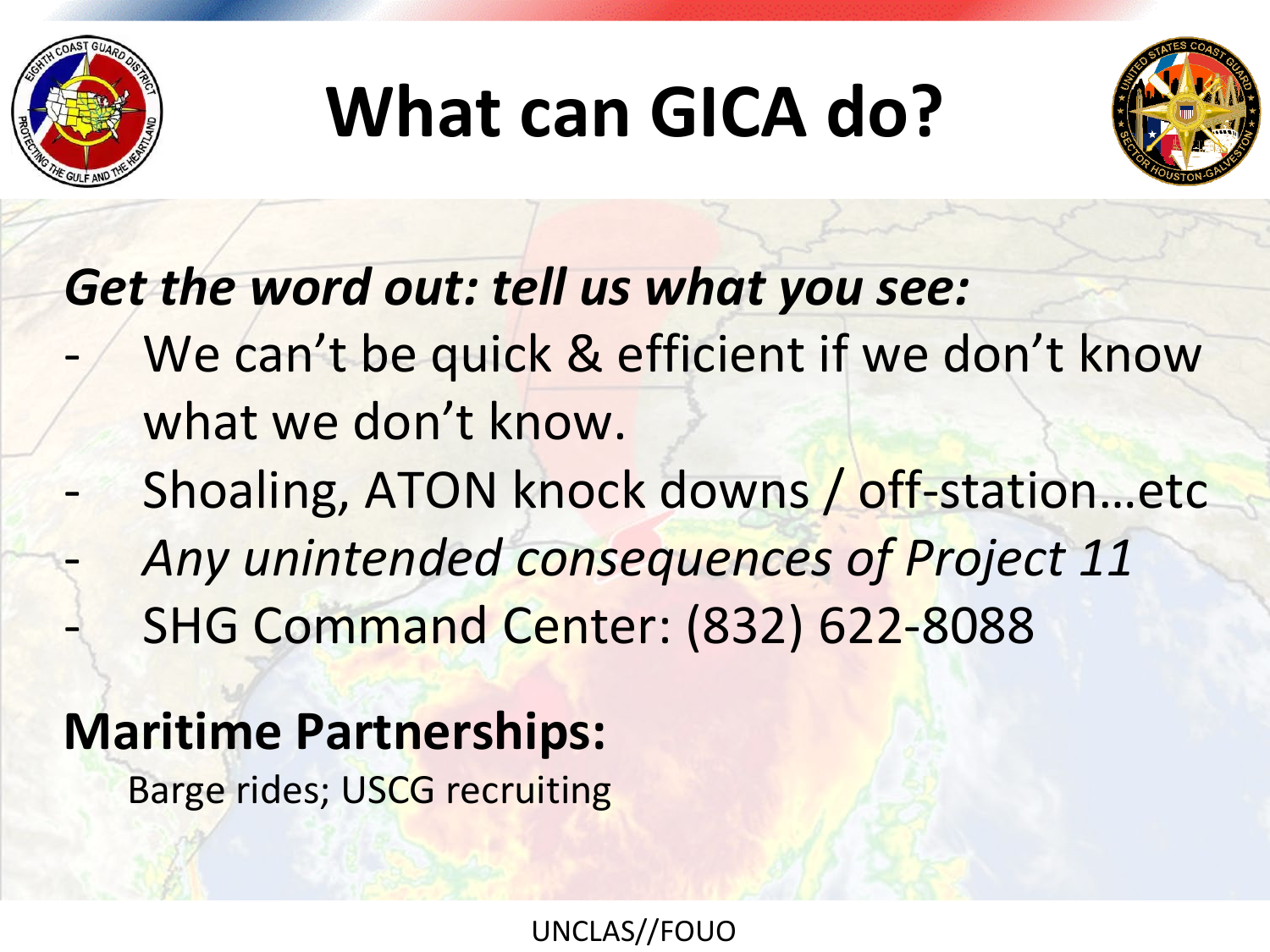

## **AtoN Knockdown Campaign "Report When You Hit"**



*VHF: Channel 16 Online: AtoN Discrepancy Report Form <https://www.navcen.uscg.gov/?pageName=atonOutageReport> Phone: Command Center, (281) 464-4855 or; Vessel Traffic Service, (281) 464-4837 E-Mail: Waterways Management (WWM) Division [houstonwwm@uscg.mil](mailto:houstonwwm@uscg.mil)*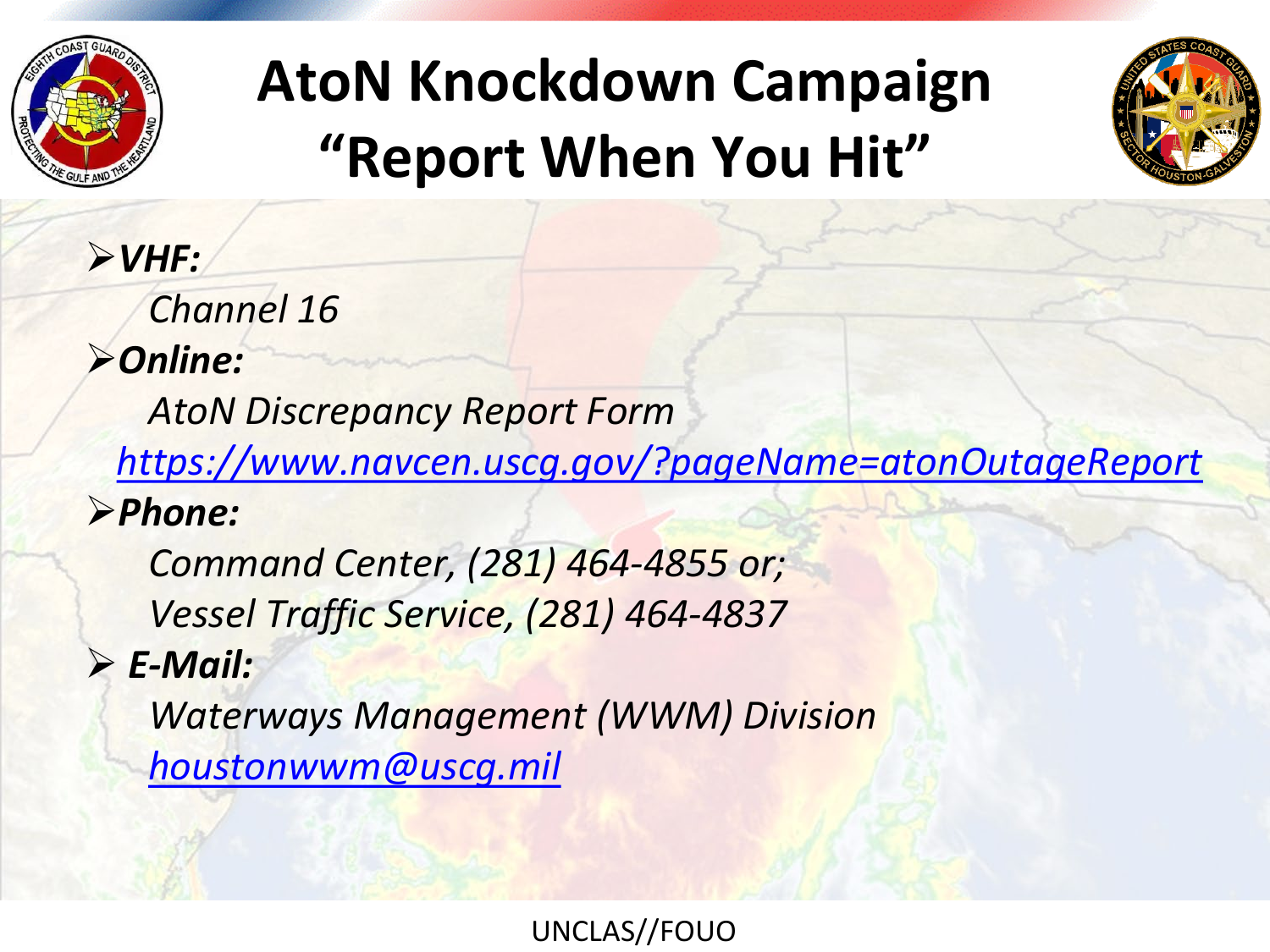

## **Notable Changes & Lessons Learned**



- **ACOE Reps in USCG Command Post**
- **Brown/Blue Reps in MTSRU**
- *Integration of MTSRU w/ VTS & Planning*
- **Houston-Galv Barge Fleeting Waterway Action Plan**
- *Fishing Vessel Safe Haven*
- *Information Delivery*
- *Port Condition Matrix Revisions*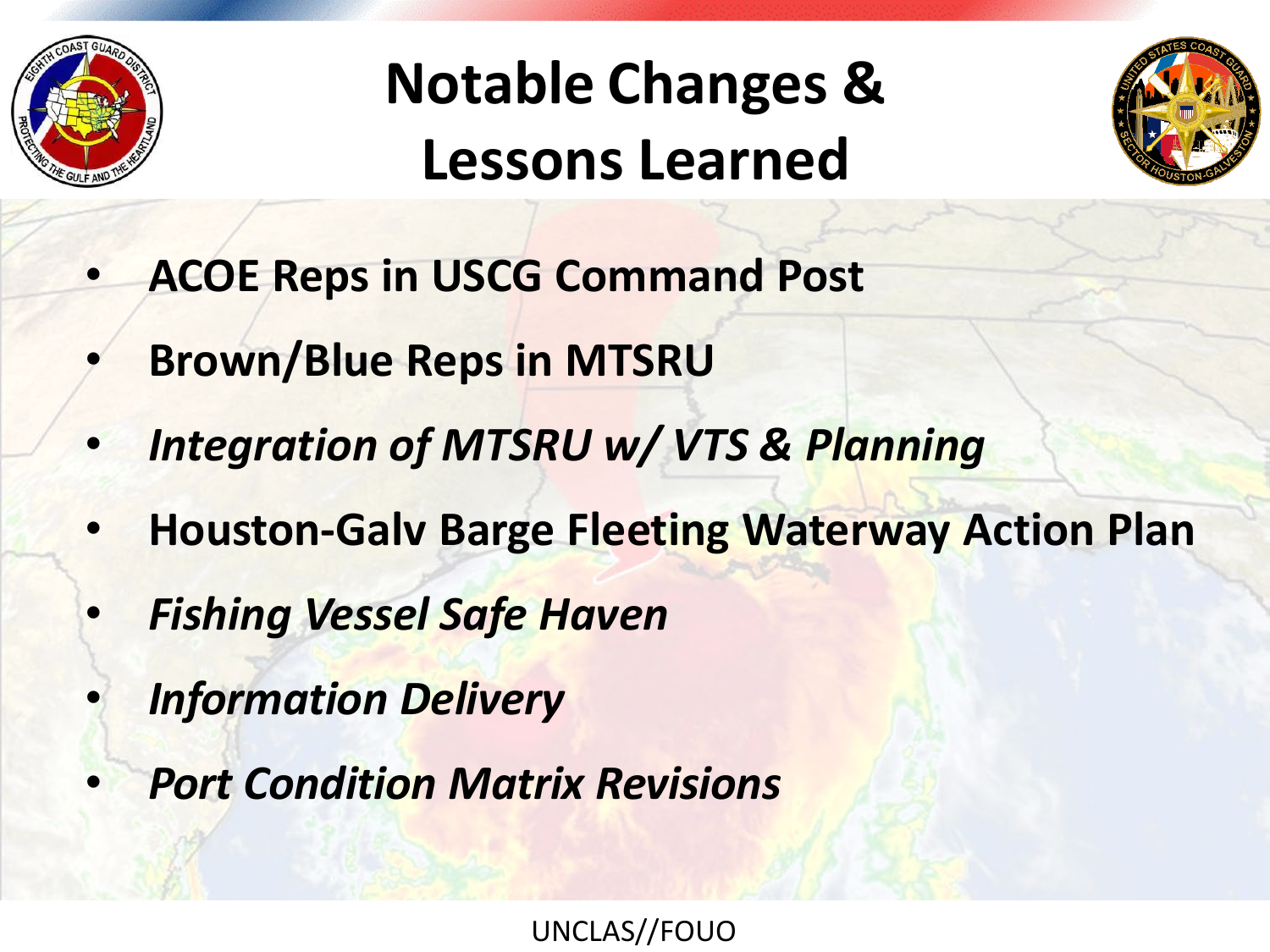

## **Are you getting the information you need?**



*Information Delivery:*

- *GovDelivery – E-Mail based active notification*
	- **~1500 subscribers**
- *Homeport – Web-based passive notification*
	- *Public Facing under Safety Notifications:* [https://homeport.uscg.mil/port](https://homeport.uscg.mil/port-directory/houston-galveston)directory/houston-galveston
- *Port Coordination Team calls & E-Mails*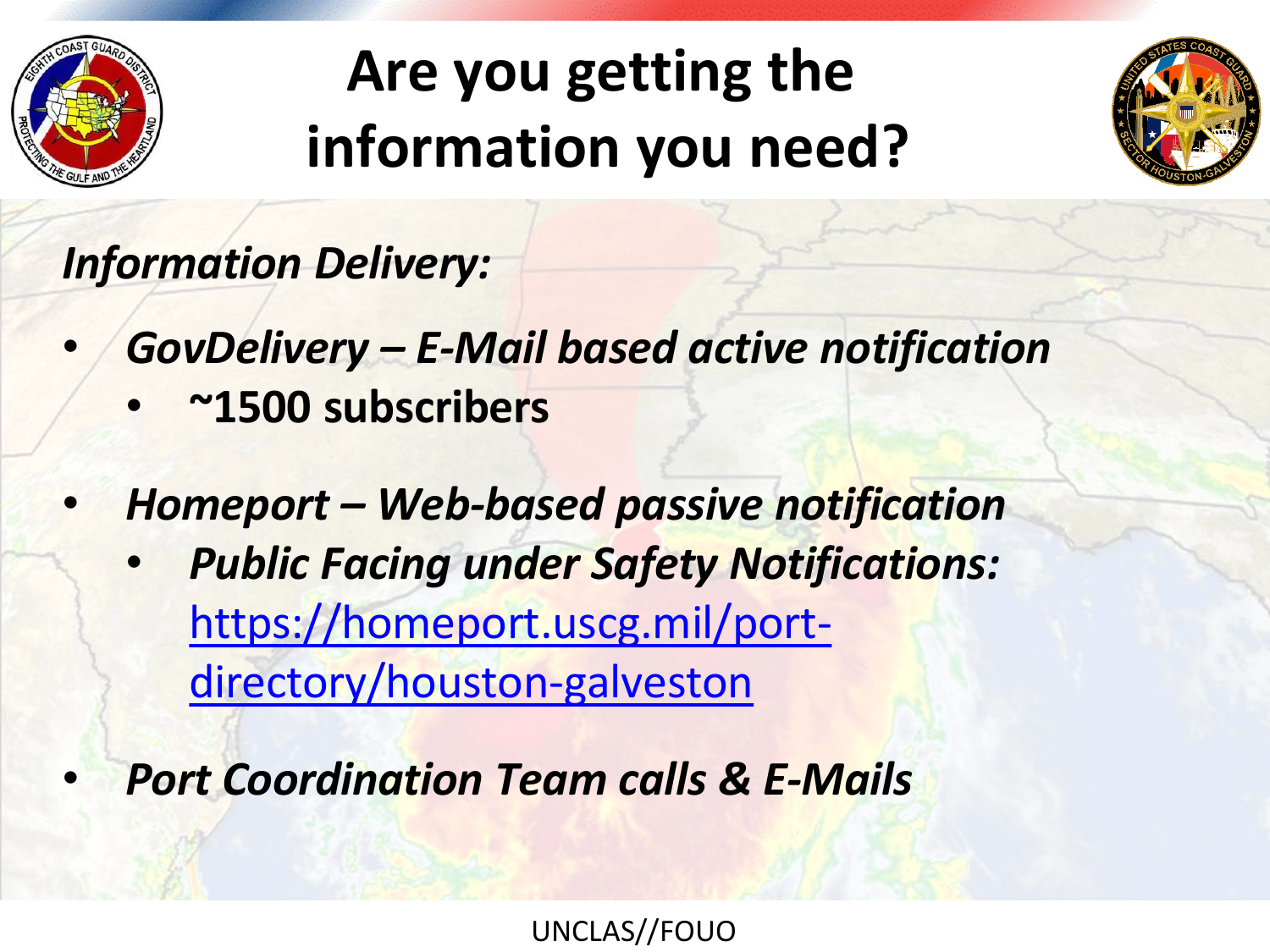

### **Heavy Weather Port Conditions**



Subject to Change

|                 | <b>MODIFIED TRACK</b>                                                                                                                                                                                                                                                                                                                 | <b>TRADITIONAL TRACK</b>                                                                                                                                                                                                                                                                                                                                                                                                       |
|-----------------|---------------------------------------------------------------------------------------------------------------------------------------------------------------------------------------------------------------------------------------------------------------------------------------------------------------------------------------|--------------------------------------------------------------------------------------------------------------------------------------------------------------------------------------------------------------------------------------------------------------------------------------------------------------------------------------------------------------------------------------------------------------------------------|
| <b>Triggers</b> | Heavy Weather predicted for AOR.<br>Certainty below 20% of any tropical storm conditions or any<br>chance of only low intensity tropical storms.                                                                                                                                                                                      | Heavy Weather predicted for AOR.<br>Certainty above 20% of any tropical storm condition except low intensity tropical<br>storms.                                                                                                                                                                                                                                                                                               |
| <b>MSIB</b>     | <b>Modified WHISKEY (72 hrs)</b><br>Begin planning w/ preventative measures.<br>- Initiate stay in port checklists.                                                                                                                                                                                                                   | <b>WHISKEY (72 hrs)</b><br>Begin planning w/preventative measures.<br>Temp safety zone established.<br>Initiate stay in port checklists.<br><b>Remain-in-Port Checklist submitted to SHG</b><br>Vessels begin seeking shelter away from the port.<br>Port closure expected 12 hours out from tropical storm conditions.                                                                                                        |
|                 | <b>Modified XRAY (48 hrs)</b><br>Port not closing due to low probability of sustained Tropical<br>storm force winds (39-73 mph).<br>Any vessel requesting to remain in anchorage shall notify Vessel<br>Traffic Service (VTS) of their intentions.<br>Small vessels shall take seek shelter<br>-Finalize all stay in port checklists. | XRAY (48 hrs)<br>Ocean going vessels begin making plans for immediate departure if Yankee is<br>established.<br>- Any vessel requesting to remain in anchorage shall notify Vessel Traffic Service<br>(VTS) of their intentions.<br>Smaller vessels shall seek shelter in preparation for possible port closure.<br>Finalize all stay in port checklists<br>Port closure expected 12 hours out from tropical storm conditions. |
|                 | <b>Modified YANKEE (24 hrs)</b><br>Any necessary inbound transits should be coordinated with VTS<br>for pre-approval.<br>- Clear all vessels from Bolivar Anchorage<br>Suspend bunkering and lightering<br>Suspend all cargo transfers w/ winds ≥ 40mph<br>Disconnect transfer hoses/arms w/ winds $\geq$ 50mph                       | YANKEE (24 hrs)<br>Suspend all inbound transits<br>Clear all vessels from Bolivar Anchorage<br>Suspend bunkering and lightering<br>Suspend all cargo transfers w/ winds ≥ 40mph<br>Disconnect transfer hoses/arms w/ winds ≥ 50mph<br>Inland tows properly moored<br>Port closure expected 12 hours out from tropical storm conditions.                                                                                        |
|                 |                                                                                                                                                                                                                                                                                                                                       | ZULU (12 hrs)<br>All cargo/bunkering operations must cease<br>- Port Closed to all transits                                                                                                                                                                                                                                                                                                                                    |